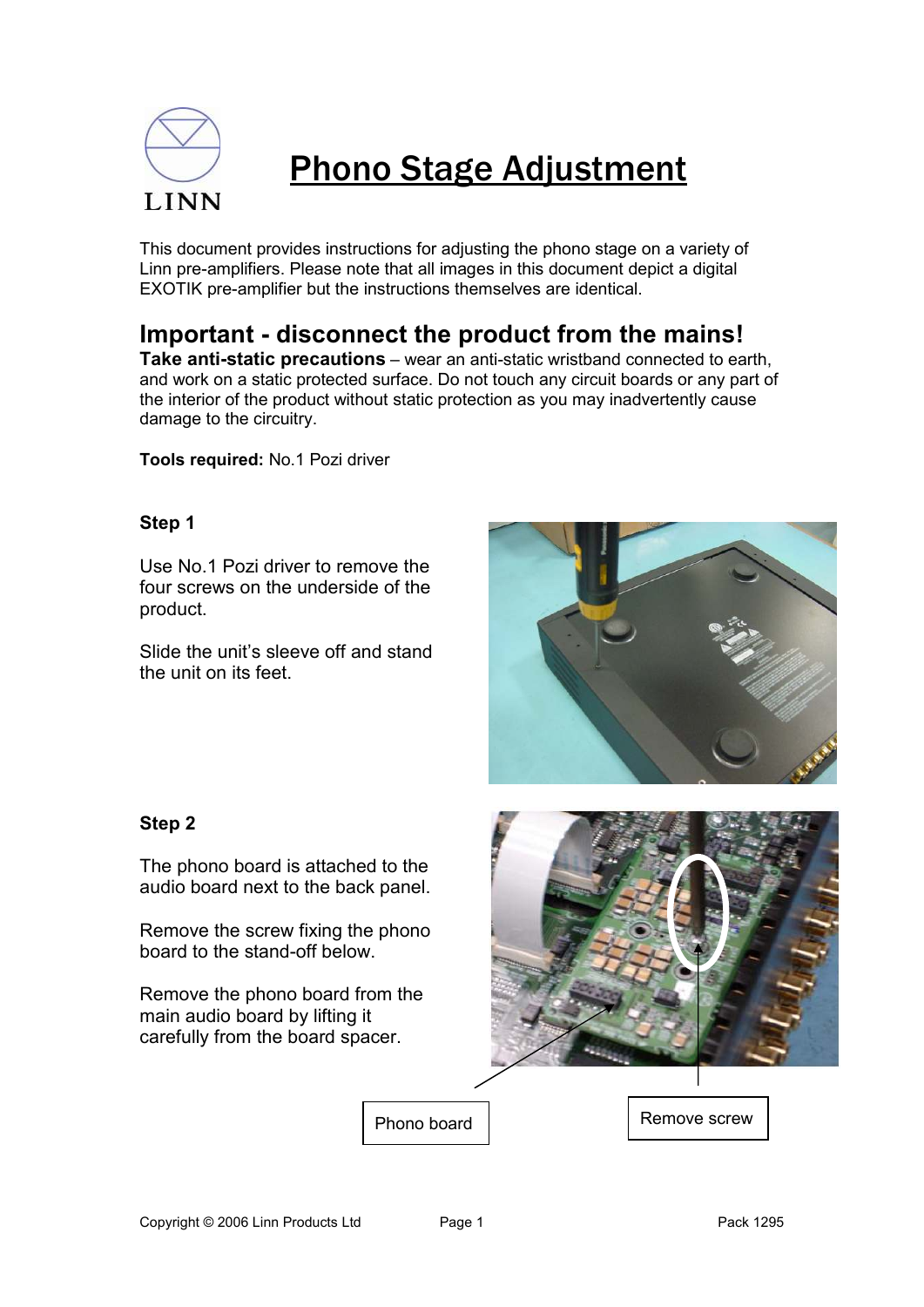# **Step 3**

Rotate the phono board according to the desired function and line up the connector with the board spacer. By default the phono board will usually be in the **MM** position from the factory.

Locate the board spacer pins in the appropriate connector, as indicated below. The board is also printed with **MM**, **MC** or **LINE** next to each connector.



#### **Step 4**

Carefully push the phono board down onto the board spacer, taking care to line up the pins with the appropriate connector. If you have more holes than pins then use the central holes\* i.e. centre the connector. The example below shows the board in the **MC** position.



**\*Boards with only 8 pins** – fit the **central eight holes** of the phono board connector onto the board spacer